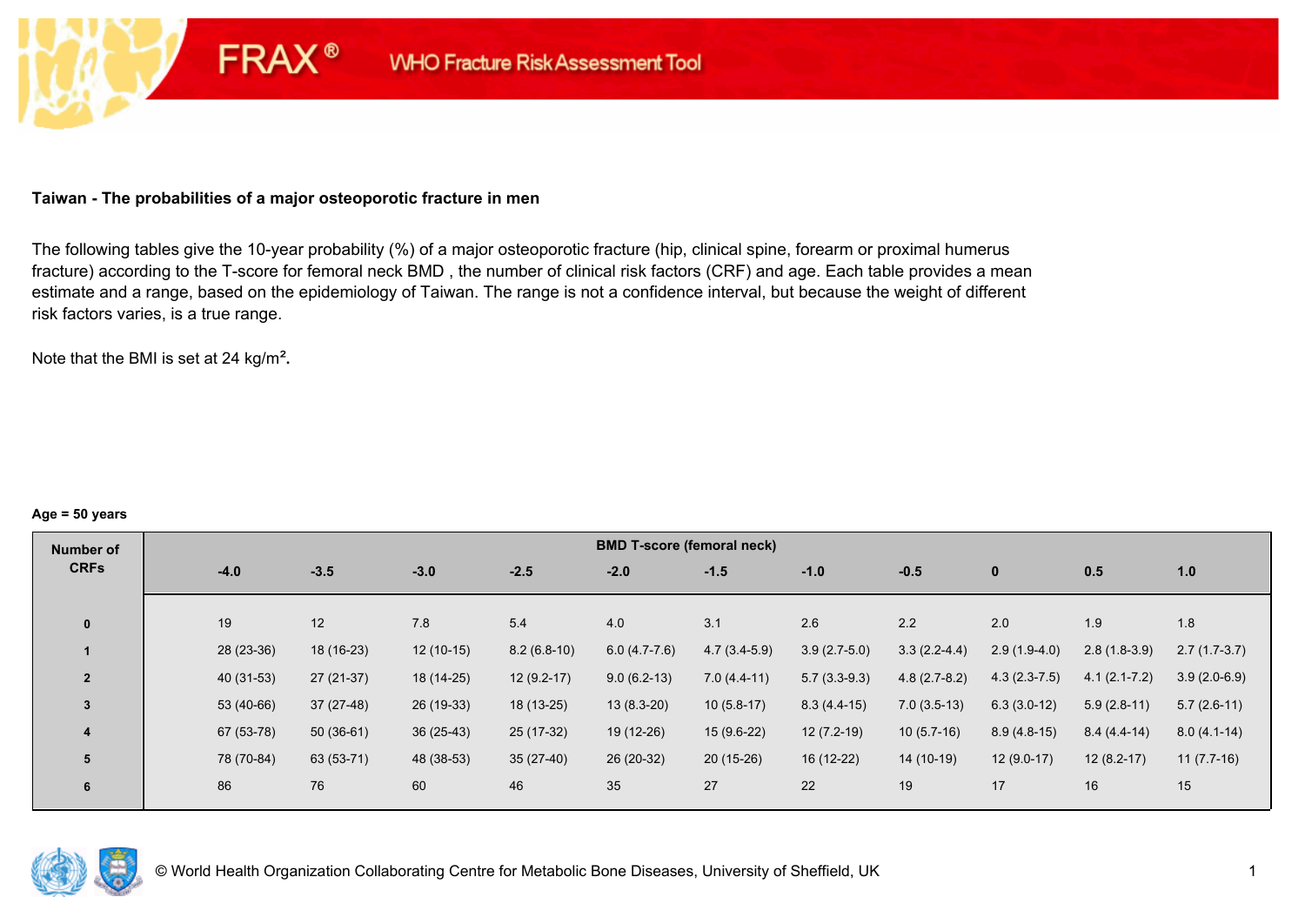# **Age = 55 years**

**FRAX®** 

| Number of      |  |  |  |  |
|----------------|--|--|--|--|
| <b>CRFs</b>    |  |  |  |  |
| $\mathbf 0$    |  |  |  |  |
|                |  |  |  |  |
| $\overline{2}$ |  |  |  |  |
| $\overline{3}$ |  |  |  |  |
| 4              |  |  |  |  |
| 5              |  |  |  |  |
| 6              |  |  |  |  |
|                |  |  |  |  |

### **Age = 60 years**

| Number of      |             |             |             |             |               | <b>BMD T-score (femoral neck)</b> |                |                |                |                |                |
|----------------|-------------|-------------|-------------|-------------|---------------|-----------------------------------|----------------|----------------|----------------|----------------|----------------|
| <b>CRFs</b>    | $-4.0$      | $-3.5$      | $-3.0$      | $-2.5$      | $-2.0$        | $-1.5$                            | $-1.0$         | $-0.5$         | $\mathbf 0$    | 0.5            | 1.0            |
|                |             |             |             |             |               |                                   |                |                |                |                |                |
| $\mathbf{0}$   | 23          | 16          | 11          | 8.4         | 6.3           | 5.0                               | 4.0            | 3.3            | 3.0            | 2.8            | 2.6            |
|                | $33(30-38)$ | $23(21-27)$ | $17(15-20)$ | $12(10-14)$ | $9.3(7.3-11)$ | $7.3(5.4-9.0)$                    | $5.9(4.2-7.6)$ | $4.9(3.4-6.5)$ | $4.4(3.0-6.1)$ | $4.1(2.7-5.7)$ | $3.8(2.4-5.3)$ |
| $\overline{2}$ | 44 (36-53)  | $32(27-40)$ | 24 (19-30)  | $17(14-22)$ | $13(9.7-18)$  | $10(7.1-15)$                      | $8.5(5.3-13)$  | $7.1(4.2-11)$  | $6.4(3.6-10)$  | $5.9(3.2-9.8)$ | $5.5(2.9-9.2)$ |
| $\overline{3}$ | 55 (46-64)  | 43 (34-51)  | $32(25-41)$ | 24 (18-33)  | 19 (13-27)    | $15(9.4-23)$                      | $12(7.1-20)$   | $10(5.5-17)$   | $9.0(4.7-16)$  | $8.3(4.2-15)$  | $7.7(3.8-14)$  |
| 4              | 66 (57-73)  | 54 (44-61)  | 42 (33-50)  | $33(25-41)$ | 26 (19-34)    | $20(15-29)$                       | 17 (11-25)     | 14 (8.7-22)    | 12 (7.4-20)    | $11(6.5-19)$   | $11(5.9-18)$   |
| 5              | 75 (69-78)  | 65 (58-69)  | 53 (46-58)  | 42 (36-49)  | $34(28-41)$   | 27 (22-34)                        | 22 (18-29)     | 19 (15-25)     | $17(13-23)$    | 16 (11-22)     | $15(10-21)$    |
| 6              | 81          | 73          | 63          | 53          | 43            | 35                                | 29             | 25             | 22             | 21             | 19             |
|                |             |             |             |             |               |                                   |                |                |                |                |                |

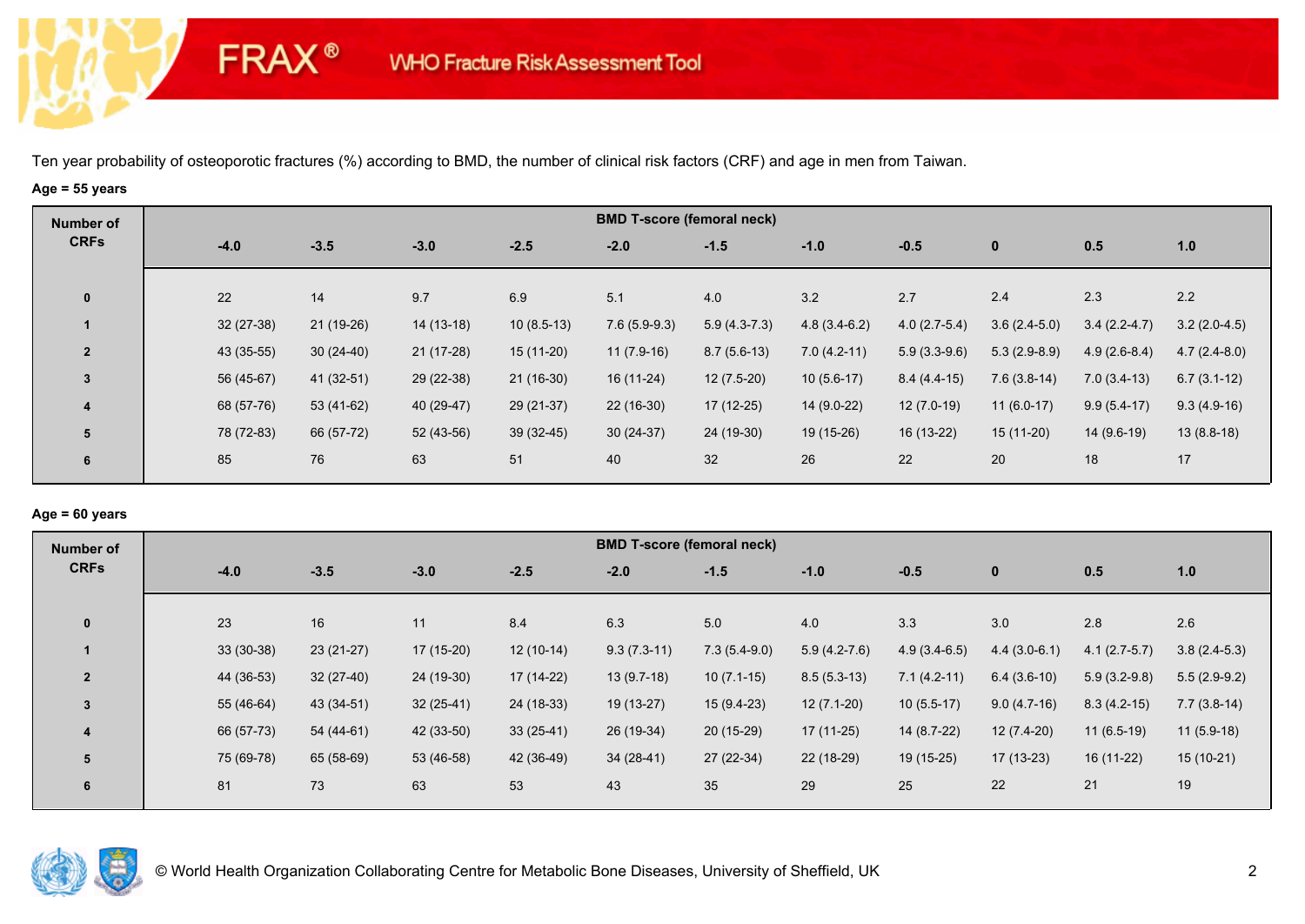# **Age = 65 years**

**FRAX®** 

| Number of      |        |             |             |             |             | <b>BMD T-score (femoral neck)</b> |               |                |                |                |                |                |
|----------------|--------|-------------|-------------|-------------|-------------|-----------------------------------|---------------|----------------|----------------|----------------|----------------|----------------|
| <b>CRFs</b>    | $-4.0$ |             | $-3.5$      | $-3.0$      | $-2.5$      | $-2.0$                            | $-1.5$        | $-1.0$         | $-0.5$         | $\bf{0}$       | 0.5            | 1.0            |
| $\mathbf{0}$   | 24     |             | 18          | 13          | 9.6         | 7.4                               | 5.8           | 4.7            | 3.9            | 3.5            | 3.1            | 2.9            |
|                |        | $33(31-37)$ | 25 (22-28)  | 18 (16-21)  | $14(12-16)$ | $11(8.5-12)$                      | $8.4(6.4-10)$ | $6.7(4.9-8.6)$ | $5.6(4.0-7.4)$ | $5.0(3.4-6.8)$ | $4.5(3.0-6.3)$ | $4.2(2.7-5.8)$ |
| $\overline{2}$ |        | 43 (36-50)  | $33(28-40)$ | $25(21-31)$ | 19 (15-24)  | $15(11-20)$                       | $12(8.4-17)$  | $9.6(6.3-14)$  | $8.0(5.0-12)$  | $7.1(4.2-11)$  | $6.5(3.7-10)$  | $5.9(3.3-9.8)$ |
| 3              |        | $53(45-61)$ | 43 (35-50)  | $34(27-41)$ | $26(21-35)$ | $21(15-29)$                       | $16(11-25)$   | $13(8.4-21)$   | $11(6.6-18)$   | $10(5.6-17)$   | $9.0(4.8-16)$  | $8.3(4.3-15)$  |
| 4              |        | 63 (56-69)  | 53 (45-59)  | 43 (35-50)  | $34(27-43)$ | $28(21-36)$                       | $22(17-31)$   | 18 (13-26)     | $15(10-23)$    | $14(8.6-21)$   | $12(7.4-20)$   | $11(6.6-19)$   |
| 5              |        | 71 (66-75)  | $62(57-67)$ | 53 (47-59)  | 44 (38-50)  | $36(31-43)$                       | $29(25-36)$   | 24 (20-31)     | $20(17-27)$    | 18 (14-25)     | $17(12-23)$    | 15 (11-22)     |
| 6              | 77     |             | 70          | 62          | 53          | 44                                | 37            | 31             | 26             | 24             | 22             | 20             |
|                |        |             |             |             |             |                                   |               |                |                |                |                |                |

### **Age = 70 years**

| Number of                | <b>BMD T-score (femoral neck)</b> |             |             |             |              |               |                |                |                |                |                |  |
|--------------------------|-----------------------------------|-------------|-------------|-------------|--------------|---------------|----------------|----------------|----------------|----------------|----------------|--|
| <b>CRFs</b>              | $-4.0$                            | $-3.5$      | $-3.0$      | $-2.5$      | $-2.0$       | $-1.5$        | $-1.0$         | $-0.5$         | $\mathbf 0$    | 0.5            | 1.0            |  |
|                          |                                   |             |             |             |              |               |                |                |                |                |                |  |
| $\mathbf{0}$             | 24                                | 18          | 14          | 11          | 8.3          | 6.5           | 5.2            | 4.4            | 3.9            | 3.4            | 3.1            |  |
|                          | $34(30-41)$                       | 26 (22-32)  | $20(17-24)$ | $15(13-19)$ | $12(9.5-14)$ | $9.3(7.2-11)$ | $7.4(5.6-8.9)$ | $6.2(4.5-7.4)$ | $5.4(3.9-6.3)$ | $4.7(3.3-5.6)$ | $4.2(2.9-5.0)$ |  |
| $\overline{\phantom{a}}$ | 45 (38-54)                        | $36(29-44)$ | 28 (22-35)  | $22(17-28)$ | $17(13-22)$  | $13(9.6-17)$  | $10(7.3-14)$   | $8.6(5.9-12)$  | $7.4(4.9-10)$  | $6.5(4.2-8.9)$ | $5.8(3.6-8.0)$ |  |
| 3                        | 56 (48-64)                        | 47 (38-56)  | $38(30-47)$ | $30(22-39)$ | $23(17-31)$  | 18 (13-25)    | $14(9.8-21)$   | $12(7.8-17)$   | $10(6.5-15)$   | $8.8(5.5-13)$  | $7.8(4.7-12)$  |  |
| 4                        | 66 (58-72)                        | 58 (49-65)  | 49 (40-56)  | 40 (32-48)  | $32(24-39)$  | 25 (19-32)    | 20 (15-26)     | 16 (12-22)     | 14 (9.7-19)    | $12(8.2-17)$   | $10(7.1-15)$   |  |
| 5                        | 73 (68-78)                        | 67 (60-72)  | 59 (52-65)  | $50(43-57)$ | 42 (35-48)   | $34(28-40)$   | $27(22-33)$    | $22(18-27)$    | $19(15-24)$    | $16(13-21)$    | $14(11-18)$    |  |
| 6                        | 79                                | 74          | 68          | 61          | 52           | 43            | 35             | 29             | 25             | 21             | 18             |  |
|                          |                                   |             |             |             |              |               |                |                |                |                |                |  |

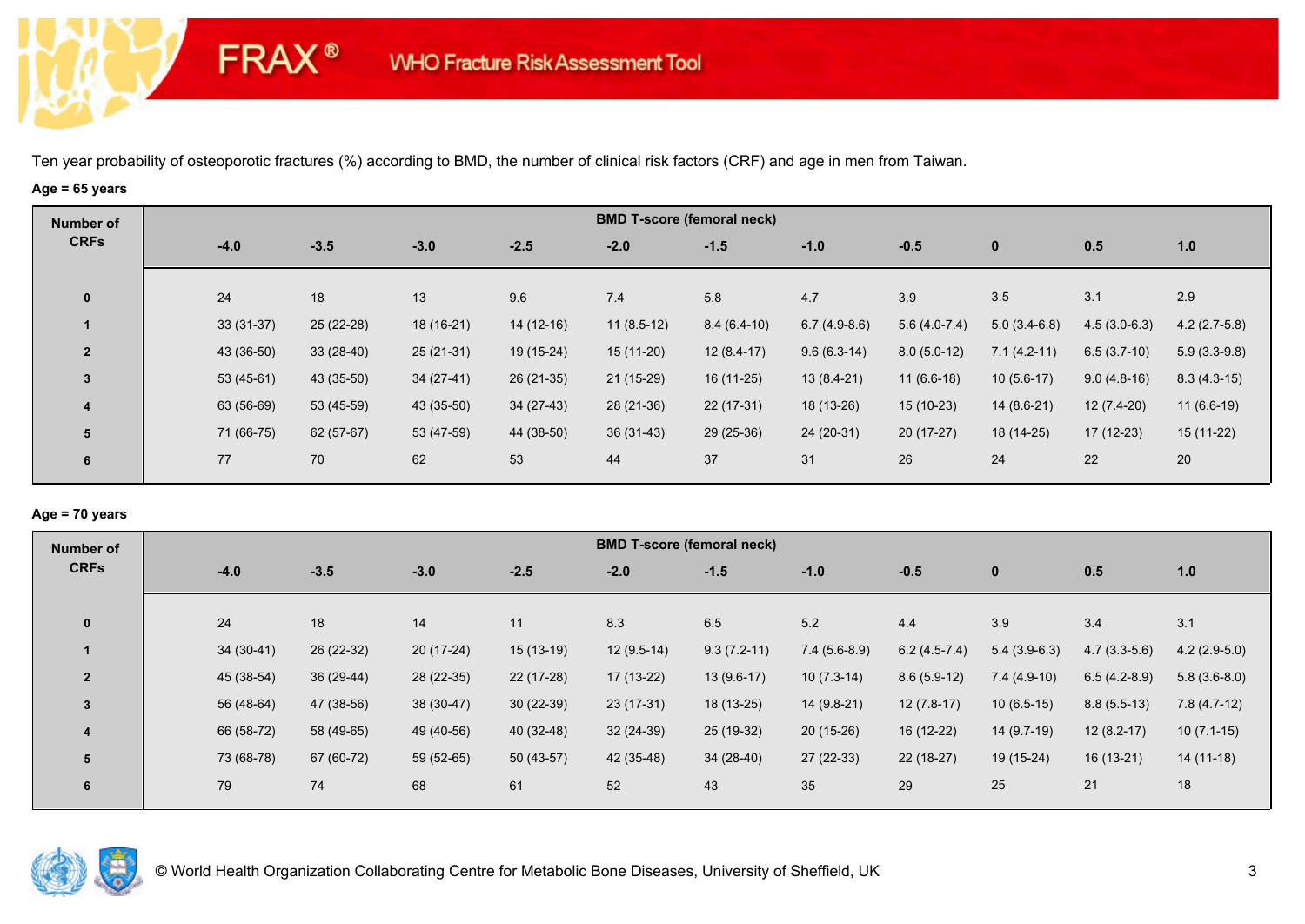# **Age = 75 years**

**FRAX®** 

| Number of      |             |             |             |             |             | <b>BMD T-score (femoral neck)</b> |               |               |                |                |                |
|----------------|-------------|-------------|-------------|-------------|-------------|-----------------------------------|---------------|---------------|----------------|----------------|----------------|
| <b>CRFs</b>    | $-4.0$      | $-3.5$      | $-3.0$      | $-2.5$      | $-2.0$      | $-1.5$                            | $-1.0$        | $-0.5$        | $\bf{0}$       | 0.5            | 1.0            |
| $\mathbf 0$    | 23          | 18          | 14          | 11          | 9.0         | 7.2                               | 5.8           | 4.9           | 4.3            | 3.8            | 3.4            |
|                | $34(27-53)$ | $27(21-44)$ | $22(17-35)$ | $17(13-28)$ | 14 (10-21)  | $11(7.8-16)$                      | $8.5(6.1-13)$ | $7.1(5.1-10)$ | $6.0(4.3-8.1)$ | $5.2(3.7-6.6)$ | $4.6(3.2-5.5)$ |
| $\overline{2}$ | 46 (34-63)  | 38 (28-54)  | $31(22-46)$ | $25(17-38)$ | $20(13-30)$ | 16 (10-24)                        | $12(8.1-19)$  | $10(6.6-15)$  | $8.6(5.5-12)$  | $7.3(4.7-10)$  | $6.3(4.0-8.3)$ |
| $\overline{3}$ | 57 (43-71)  | $50(36-64)$ | 43 (29-56)  | $35(23-48)$ | 29 (18-40)  | $23(14-32)$                       | 18 (11-26)    | $15(8.9-21)$  | $12(7.4-18)$   | $10(6.2-15)$   | $8.6(5.3-12)$  |
| 4              | 68 (53-77)  | $61(45-71)$ | 54 (38-65)  | 47 (31-57)  | $39(25-49)$ | $32(20-41)$                       | 26 (16-33)    | $21(13-28)$   | 17 (11-23)     | $14(9.0-19)$   | $12(7.7-16)$   |
| 5              | 76 (62-81)  | 71 (54-77)  | 65 (47-72)  | 58 (40-65)  | $51(33-58)$ | 43 (27-50)                        | 36 (22-42)    | $30(18-35)$   | 24 (16-29)     | $20(13-25)$    | 17 (12-21)     |
| 6              | 81          | 79          | 74          | 69          | 62          | 55                                | 47            | 40            | 33             | 28             | 23             |

## **Age = 80 years**

| <b>Number of</b> | <b>BMD T-score (femoral neck)</b> |             |             |             |              |              |               |               |                |                |                |  |
|------------------|-----------------------------------|-------------|-------------|-------------|--------------|--------------|---------------|---------------|----------------|----------------|----------------|--|
| <b>CRFs</b>      | $-4.0$                            | $-3.5$      | $-3.0$      | $-2.5$      | $-2.0$       | $-1.5$       | $-1.0$        | $-0.5$        | $\mathbf{0}$   | 0.5            | 1.0            |  |
|                  |                                   |             |             |             |              |              |               |               |                |                |                |  |
| $\mathbf{0}$     | 20                                | 16          | 13          | 11          | 8.8          | 7.2          | 5.9           | 5.1           | 4.5            | 3.9            | 3.5            |  |
|                  | 29 (22-46)                        | 24 (18-39)  | 20 (15-32)  | 16 (12-26)  | $13(9.4-21)$ | $11(7.5-17)$ | $8.6(6.1-13)$ | $7.4(5.2-11)$ | $6.3(4.4-9.1)$ | $5.5(3.8-7.5)$ | $4.8(3.3-6.3)$ |  |
| $\overline{2}$   | 39 (29-56)                        | $33(24-49)$ | 28 (19-41)  | $23(16-35)$ | 19 (13-29)   | $15(10-23)$  | $13(8.2-19)$  | $11(6.9-16)$  | $9.0(5.8-13)$  | $7.7(4.9-11)$  | $6.6(4.2-9.2)$ |  |
| 3                | $50(36-64)$                       | 44 (30-57)  | $38(25-51)$ | $32(21-44)$ | $27(17-37)$  | $22(14-31)$  | 18 (11-25)    | $15(9.2-21)$  | $13(7.7-18)$   | $11(6.6-15)$   | $9.2(5.6-13)$  |  |
| 4                | 60 (44-70)                        | $54(38-65)$ | 48 (32-59)  | 42 (27-52)  | $36(22-46)$  | $30(18-39)$  | 25 (15-32)    | $21(13-28)$   | 18 (11-23)     | $15(9.2-20)$   | $13(7.9-17)$   |  |
| 5                | 69 (53-75)                        | 64 (46-71)  | 59 (40-65)  | $53(34-60)$ | 46 (29-53)   | $40(24-46)$  | $34(20-40)$   | 29 (17-35)    | $25(15-30)$    | $21(13-25)$    | 18 (11-22)     |  |
| 6                | 76                                | 73          | 69          | 63          | 57           | 51           | 44            | 39            | 33             | 28             | 24             |  |
|                  |                                   |             |             |             |              |              |               |               |                |                |                |  |